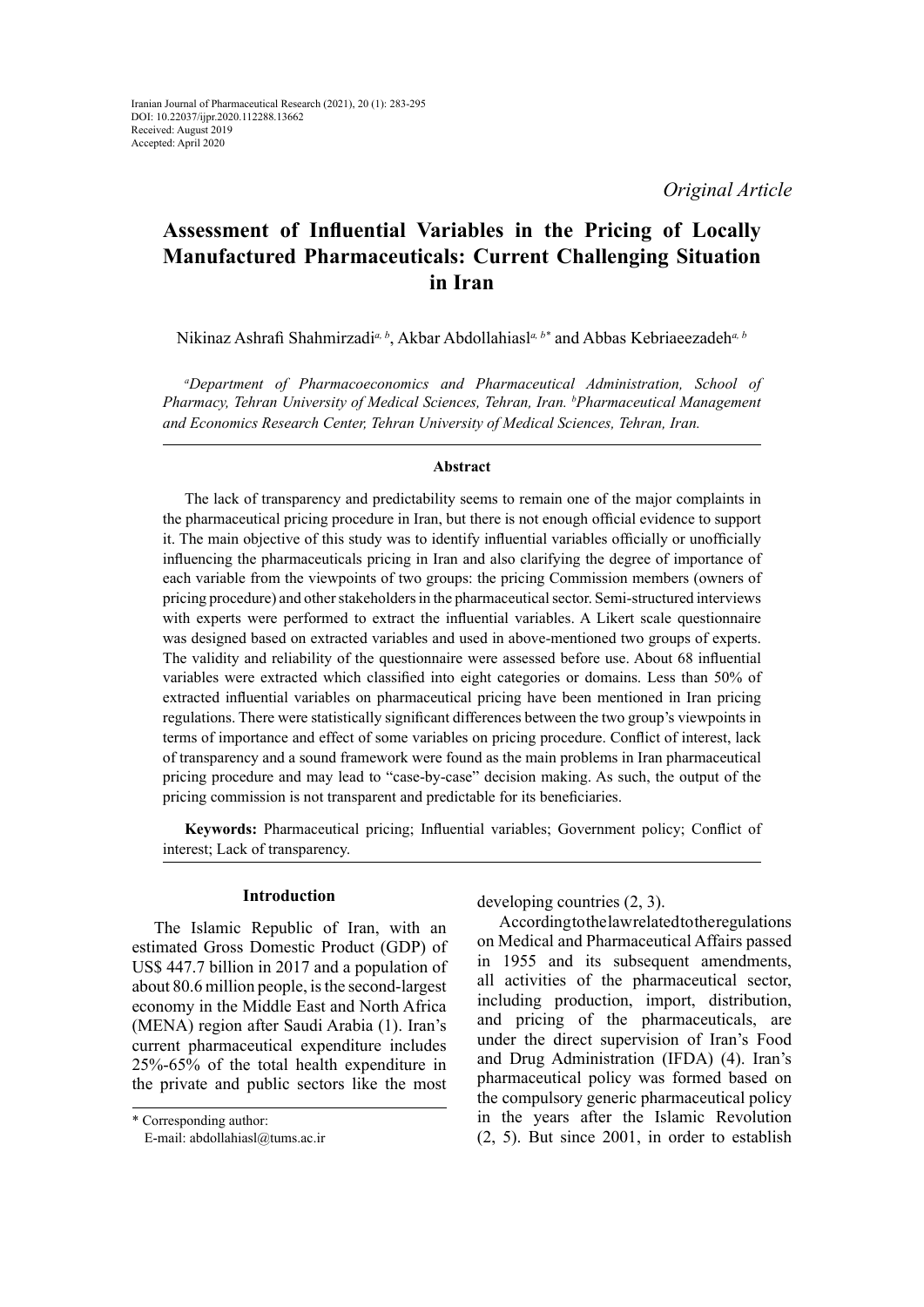competition in the domestic pharmaceutical industry and to increase the quality of medicines, this policy has changed to the branded-generic policy (2). A large part of Iran's pharmaceutical market is currently in the control of the semi-governmental sector, while the private sector accounts for less than 50% of Iran's pharmaceutical market (5). In any case, the domestic pharmaceutical industry's share of Iran's total pharmaceutical market remains about 60%, and the remaining 40% more includes the cost of high-priced, high-tech imported pharmaceuticals (2). All prescriptions and Over-The-Counter (OTC) medicines in Iran's pharmaceutical market must enter Iran National Drug List (NDL) prior to registration (4). The procedure of entering in this list is performed by the Iran Drug Selection Committee, which includes assessing the quality, efficacy, safety and costeffectiveness of the medicines (4). The latter has been added to the procedure following the entry of graduates of the pharmacoeconomics discipline to Iran's pharmaceutical industry over the last few years (5, 6).

In Iran, the pharmaceutical pricing procedure is carried out by the Pharmaceutical Pricing Commission (referred to as "the Commission" in this paper) in IFDA (7). The commission is composed of 5 members in accordance with the above-mentioned law: Deputy Minister and Chief of IFDA, Director General of Division of Pharmaceutical and Narcotic Affairs (DPNA), Ministry of Commerce (MOC) representative, Managing Director of the Odd Governmental Importing Company (this representative is not present at the moment after the dissolution of the company) and a representative of the pharmaceutical industry (8). This commission determines the price of all pharmaceuticals listed in NDL based on several variables set out in pricing regulation publicly issued by IFDA.

According to the World Health Organization (WHO) guideline on country pharmaceutical pricing policies published in 2015, IFDA uses the reference pricing and negotiation method for pricing the imported pharmaceuticals (IPs) and cost-plus method for pricing the locally manufactured pharmaceuticals (LMPs) (9). According to the recent pricing regulation

issued by IFDA in February 2018, it appears that the commission has changed the approach of cost-plus pricing to reference pricing for LMPs, especially for high-tech ones (10).

From the stakeholder's and market<br>ticipant's viewpoint, the lack of participant's viewpoint the lack of transparency, predictability and non-binding to regulations are considered as the most important weaknesses of IFDA, especially in pharmaceutical pricing procedure (2, 11). Like other countries, there are several influential variables considered in the pharmaceutical pricing procedure in Iran. However, despite the numerous regulations published in recent years by IFDA, it seems that many of the influential variables in pricing have not yet been addressed in any of them (10). Therefore, despite the efforts made to modify the pricing model in Iran, pharmaceutical market stakeholders cannot properly predict the price of their products and, as a result, their satisfaction goes down, and they often complain about the output of the commission.

The present study was designed to identify influential variables officially or unofficially influencing the LMPs pricing in Iran. The degree of importance of each variable was studied from the viewpoints of the commission's members (pricing procedure owners) as well as other stakeholders in the pharmaceutical sectors.

## **Experimental**

A three-step study was designed and performed in order to identify the influential variables in pharmaceutical pricing procedure and evaluating their effects from different stakeholder's viewpoints.

### *Step 1: Identifying influential variables*

In this part of the study, first, all new and old regulations and instructions publicly issued by IFDA were reviewed in order to extract variables officially mentioned in those documents. At the time of the study, we had access to only four regulations for pharmaceutical pricing publicly issued by the IFDA between years 2011 and 2018.

A semi-structured in-depth interview was conducted with a number of IFDA experts who were present and influential in the commission. It aimed to extract variables that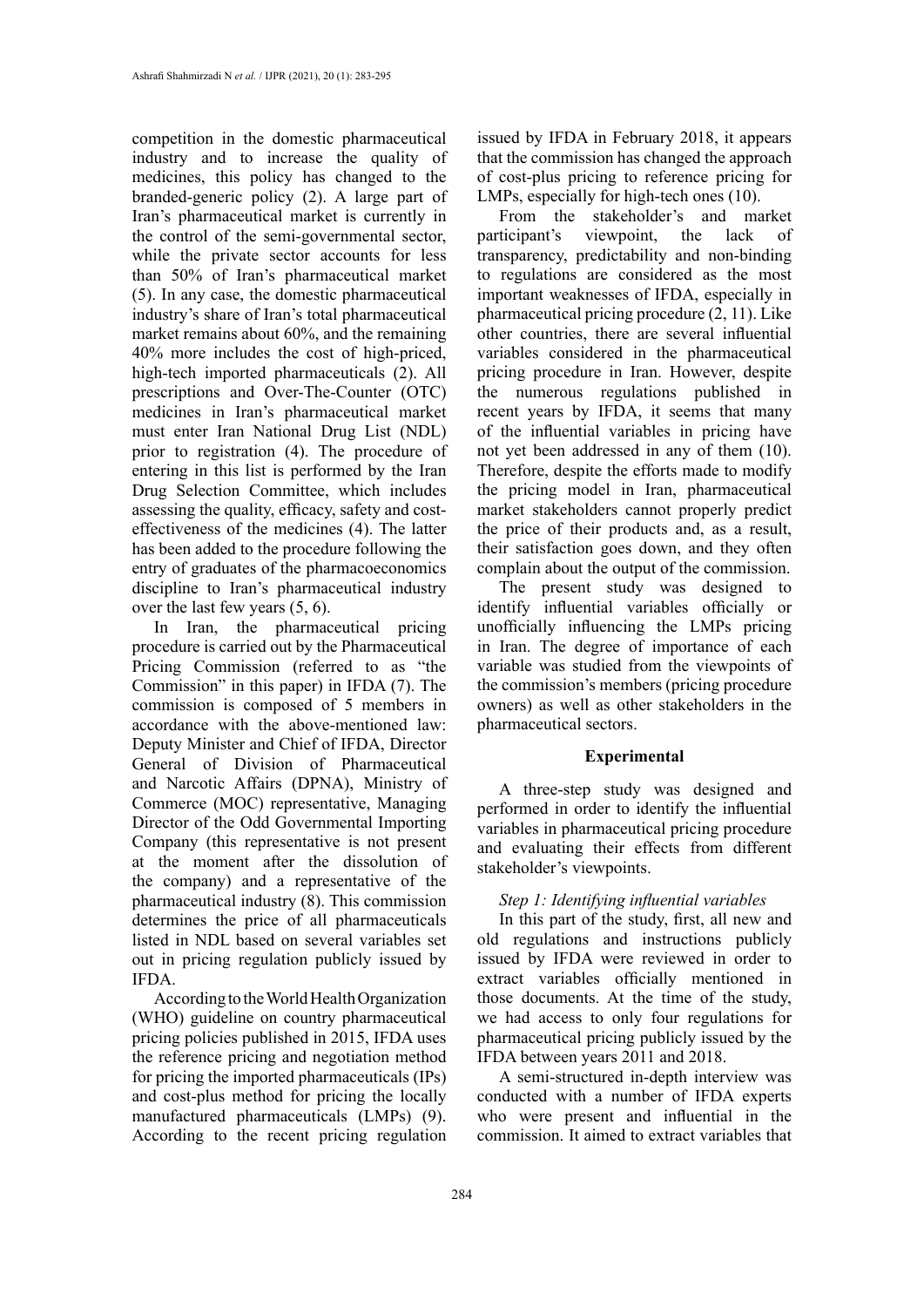were not mentioned directly in the regulations and instructions, but they could be effective in determining the price of LMPs in Iran. Five people who had at least five years of activity experience in the commission were selected.

The interview guide for the semi-structured interviews was developed by a consensus panel consisting of three experts in the field of Pharmacoeconomics and Pharmaceutical Administration and all questions were reviewed to make sure they are logical and address the things we need to address. After pilot testing the guide, we used it in the study (12). Before interviews, an introductory letter was sent to each expert explaining the aim of the study. Each interview lasted about 1 to 1.5 h. Questions included information about the variables influencing pharmaceutical pricing in the world and in Iran, as well as their experiences during the presence in the commission. According to the responses, it seemed that data saturation was achieved and therefore, no further interview was needed (13). All questions and responses were recorded with permission and then were transcribed, and all variables mentioned in the responses were coded and extracted using the content analysis method and MAXQDA12 software (14). All the extracted variables were categorized and sent to the interviewees again by e-mail for review and final confirmation.

## *Step 2: Designing the questionnaires and assessing validity and reliability*

Considering that the effect of each extracted variables on LMP pricing could vary from the viewpoint of different stakeholders, a Likert scale-based questionnaire was designed to evaluate the viewpoints of different stakeholders in this field. The Likert scale for questions included these scores: 1 (very low effect), 2 (low effect), 3 (moderate effect), 4 (high effect), and 5 (very high effect) (15). A separate option (I have no idea) was considered for each question to prevent wrongly choosing the middle option in the case of having no idea (16).

Both qualitative and quantitative face validity assessments were conducted on the initial version of the questionnaire using seven final participants' comments in the study (17). Quantitative assessment of the

questionnaire was implemented using the "item impact method". The above-mentioned participants were asked to rank questions in terms of importance based on a 5-point scale from  $5 =$  very important,  $4 =$  important,  $3 =$ somewhat important,  $2 =$  less important, to 1  $=$  not important (18).

In order to evaluate content validity, the questionnaire was evaluated by 12 academic staff in the field of Pharmacoeconomics and Pharmaceutical Administration. These experts were asked to rate each question in terms of "relevance" and "clarity" and the whole questionnaire in terms of "comprehensiveness" (19). There were two sets of response scales: one for relevance, which ranged from 1 (inappropriate) to 4 (completely appropriate) and the other for clarity, which ranged from 1 (ambiguous) to 4 (completely clear). The experts were requested to modify the questions in order to enhance their clarity where needed and suggest removing or adding any questions (20). The response scale for comprehensiveness ranged from 1 (in comprehensive) to 4 (completely comprehensive) (20). The Item-Content Validity Index (I-CVI) with the acceptance level of 78% and the Scale-Content Validity Index (S-CVI) with the acceptance level of 80% were calculated for each question and the entire questionnaire, respectively (21, 22). We also calculated the Inter-rater agreement index for this questionnaire. The minimum acceptable level for this index is usually 70% (20).

The test-retest reliability assessment was carried out by using the final questionnaire and after performing all recommended changes based on the validity assessment. As answers in the Likert scale are considered to be categorical, the weighted Kappa coefficient was used to assess test-retest reliability. Kappa coefficients with the value of 0.41- 0.60 indicate 'moderate' agreement, 0.61- 0.80 indicating 'substantial' agreement, and 0.81-1.00 indicating 'almost perfect' agreement (23). Finally, Cronbach's alpha was used to assess the internal consistency of a questionnaire. Often, the alpha coefficient above 0.7 is considered as desirable (24, 25).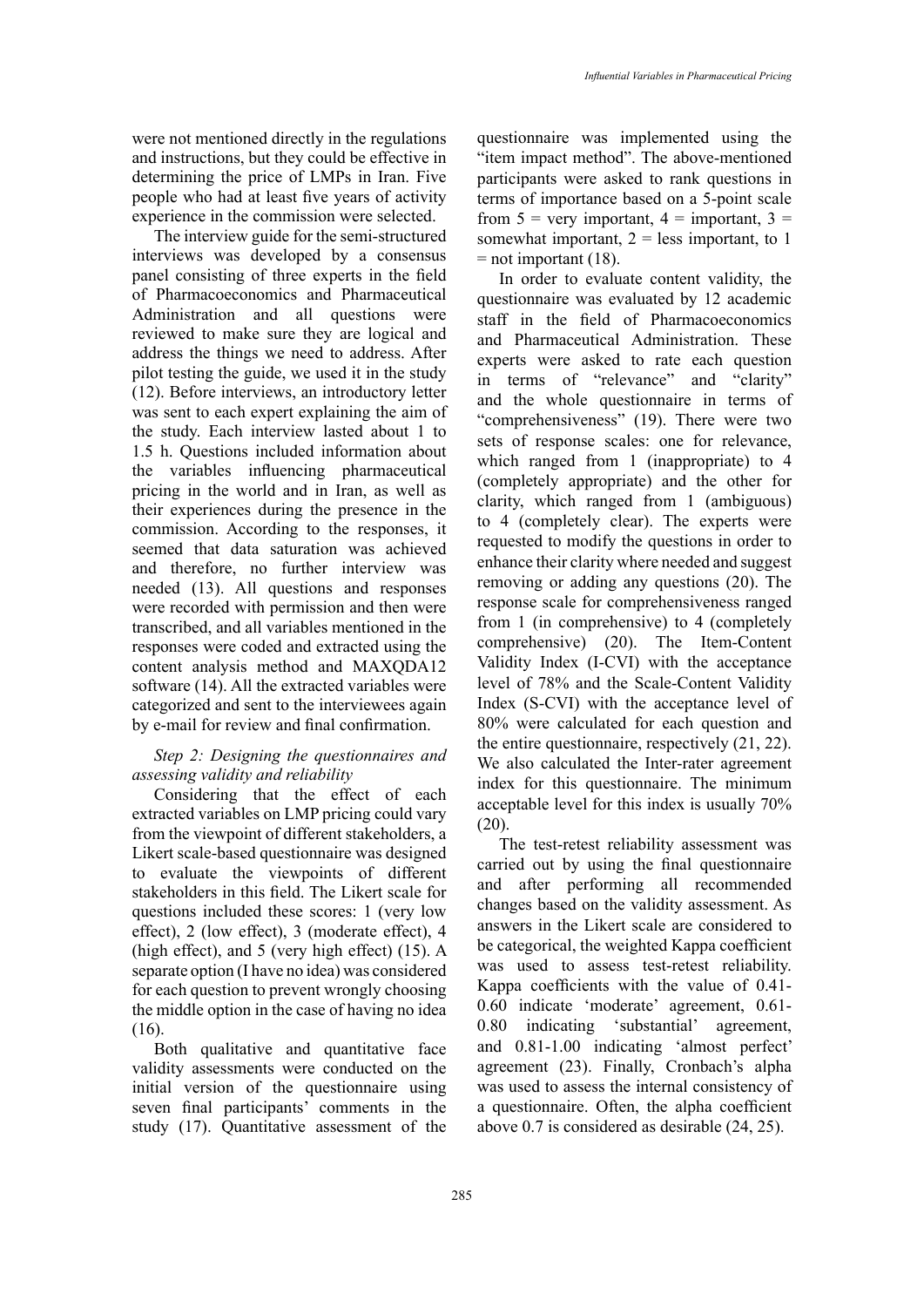## *Step 3: Collecting answers to the questionnaire by pharmaceutical Experts*

The validated questionnaire was completed by the selected pharmaceutical experts. Two groups of experts were selected; all of them had at least four years of experience in the field of pharmaceutical industry management: a) those who have had the experience of being present in the commission during their working period (Group A). b) other stakeholders in the pharmaceutical sector who have never been present at the Commission (Group B).

The questionnaires were sent by e-mail to all participants and responses and comments were also received by e-mail. According to the analyzing method for Likert scalebased surveys, analysis of the responses was performed using both descriptive and inferential statistics. Since valuable information was not obtained from the "median" of raw data, "mode" and "range" were used as a measure of central tendency and measure of dispersion, respectively. Since Likert scale-based variables were discrete and ordinal, data analysis was performed using the Mann-Whitney U test which is a nonparametric test to achieve statistical significance of the differences between responses of two groups of people (A and B) (26).

#### **Results**

#### *Step 1: Identifying influential variables*

A total of 66 variables influencing the pricing of LMPs were extracted from reviewing regulations and expert opinions. These variables were classified into eight categories or domains in order to facilitate the expression of various variables. The domains

were selected based on the discussions conducted by researchers of this study. Since statistical analysis is not performed on these domains separately, the displacement of variables within these domains will not have any effect on the results of the study. These domains and the details of extracted variables are presented in Tables 1 and 2.

*Step 2: Designing the questionnaires and assessing validity and reliability*

The questionnaire was developed based on variables identified in the qualitative study. This questionnaire included 66 questions and was structured in eight defined domains for more convenience in completion.

Face validity was assessed, and some changes were performed on the structure of the questions so it has more visual appeal. For quantitative assessment of face validity using the item impact method, the participants ranked all questions in terms of importance and all questions were scored more than 1.5 points. This means that in all questions, at least four people gave points 4 or 5 to the questions and the minimum average score for each question was equal to 3, and therefore, all questions remained in the questionnaire.

In content validity assessment, Item Content Validity Index (I-CVI) and Scale Content Validity Index (S-CVI) of each question and the whole questionnaire, respectively, regarding the relevance and clarity exceeded the acceptable level of 78% for I-CVI and 80% for S-CVI. Only one question with both relevance and clarity I-CVI below acceptable level was eliminated by the research team. The interrater agreement index

| <b>Table 1.</b> Classification of extracted variables into 8 domains. |  |  |  |
|-----------------------------------------------------------------------|--|--|--|
|-----------------------------------------------------------------------|--|--|--|

| <b>Domain Code</b> | <b>Domains</b>                                                                        |
|--------------------|---------------------------------------------------------------------------------------|
| D1                 | Variables related to medicine characteristics                                         |
| D <sub>2</sub>     | Variables related to pricing type and situation                                       |
| D <sub>3</sub>     | Variables related to company characteristics                                          |
| D4                 | Variables related to Conflict of Interest, personal tastes and subjective preferences |
| D <sub>5</sub>     | Cost-related Variables                                                                |
| D <sub>6</sub>     | Variables related to the health system and payment                                    |
| D7                 | Variables related to economic indicators and market                                   |
| D <sub>8</sub>     | Variables Related to International Treaties                                           |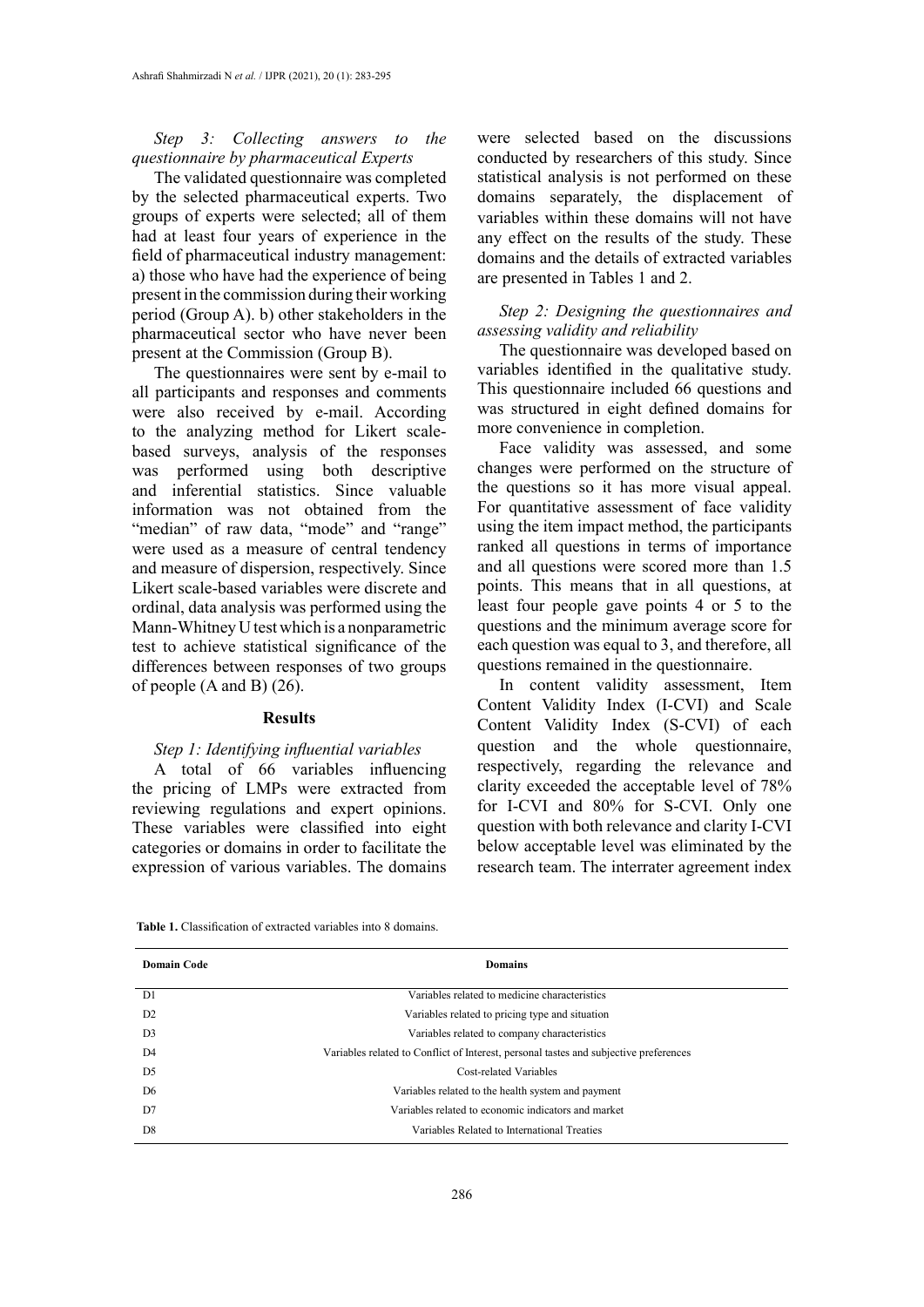was about 93.3% for relevance and 83.3% for clarity of questionnaire, and both cases were above the acceptance level of 70%. The comprehensiveness of the questionnaire was calculated to be 91.6%.

For assessing test-retest reliability, all 11

participants answered all questions on both test and retest time. Weighted Kappa coefficients were calculated for each question and all achieved the acceptable level. Therefore, there was no need to change any questions of the questionnaire.

**Table 2.** Details of extracted variables in different domains.

| <b>Domains</b>                                       | Q. Code <sup>a</sup><br><b>Variables</b> |                                                                      | mentioned In<br>regulation <sup>b</sup> |  |
|------------------------------------------------------|------------------------------------------|----------------------------------------------------------------------|-----------------------------------------|--|
|                                                      | $D1-1$                                   | High technology pharmaceuticals                                      | Yes                                     |  |
|                                                      |                                          | Under-license manufacturing or technology transfer for the desired   |                                         |  |
|                                                      | $D1-2$                                   | medicine                                                             | Yes                                     |  |
|                                                      | $D1-3$                                   | Orphan medicines                                                     | N <sub>0</sub>                          |  |
| D1: Variables related to<br>medicine characteristics | $D1-4$                                   | Pharmaceuticals for hospital use                                     | N <sub>0</sub>                          |  |
|                                                      | $D1-5$                                   | Narcotics and abusable pharmaceuticals                               | No                                      |  |
|                                                      | $D1-6$                                   | Requiring cold chain                                                 | Yes                                     |  |
|                                                      | $D1-7$                                   | Number of medicines in the package and the type of packaging         | No                                      |  |
|                                                      | $D1-8$                                   |                                                                      | Yes                                     |  |
|                                                      |                                          | The number and variety of production steps                           |                                         |  |
|                                                      | $D1-9$                                   | Special packaging                                                    | N <sub>0</sub>                          |  |
|                                                      | D <sub>1</sub> -10                       | OTC medicines                                                        | Yes                                     |  |
|                                                      | $D2-1$                                   | Reason for pricing                                                   | Yes                                     |  |
|                                                      | $D2-2$                                   | Being in drug shortage                                               | Yes                                     |  |
|                                                      | $D2-3$                                   | Number of years of price stability                                   | No                                      |  |
|                                                      | $D2-4$                                   | The Price of Similar imported original brand or branded-generic      | Yes                                     |  |
|                                                      |                                          | pharmaceuticals available in Iran's market                           |                                         |  |
|                                                      | $D2-5$                                   | The price of imported competitor original brand or branded-generic   | Yes                                     |  |
|                                                      |                                          | pharmaceuticals available in Iran's market                           |                                         |  |
|                                                      | $D2-6$<br>$D2-7$                         | The price of similar or competitor original brand or branded-generic | Yes<br>Yes                              |  |
| D <sub>2</sub> : Variables related to                |                                          | pharmaceuticals in other market but unavailable in Iran's market     |                                         |  |
| pricing type and situation                           |                                          | The price of locally manufactured competitor generic or branded-     |                                         |  |
|                                                      |                                          | generic pharmaceuticals available in Iran's market                   |                                         |  |
|                                                      | $D2-8$                                   | The Price of Similar locally manufactured generic or branded-generic | Yes                                     |  |
|                                                      |                                          | pharmaceuticals available in Iran's market                           |                                         |  |
|                                                      | $D2-9$                                   | The Price of Similar locally manufactured generic or branded-generic | No                                      |  |
|                                                      |                                          | pharmaceuticals unavailable in Iran's market                         | Yes                                     |  |
|                                                      |                                          | $D2-10$<br>Reference basket price                                    |                                         |  |
|                                                      | $D2-11$                                  | The availability of the desired medicine at competitive prices from  | No                                      |  |
|                                                      |                                          | other sources (such as parallel imports, passenger goods, etc.)      |                                         |  |
|                                                      | $D3-1$                                   | Background of the company's activity in Iran's pharmaceutical market | No                                      |  |
|                                                      | $D3-2$                                   | The number of manufacturing/import licenses available for the        | Yes                                     |  |
|                                                      |                                          | pharmaceutical                                                       |                                         |  |
| D3: Variables related to                             | $D3-3$                                   | If company is a private or governmental company                      | No                                      |  |
| company characteristics                              | $D3-4$                                   | If company is knowledge-based                                        | No                                      |  |
|                                                      | $D3-5$                                   | If company has GMP                                                   | <b>Yes</b>                              |  |
|                                                      | $D3-6$                                   | The company's reputation for quality                                 | Yes                                     |  |
|                                                      | $D3-7$                                   | The extent to which the owner and key managers of the company are    | No                                      |  |
|                                                      |                                          | aware or committed                                                   |                                         |  |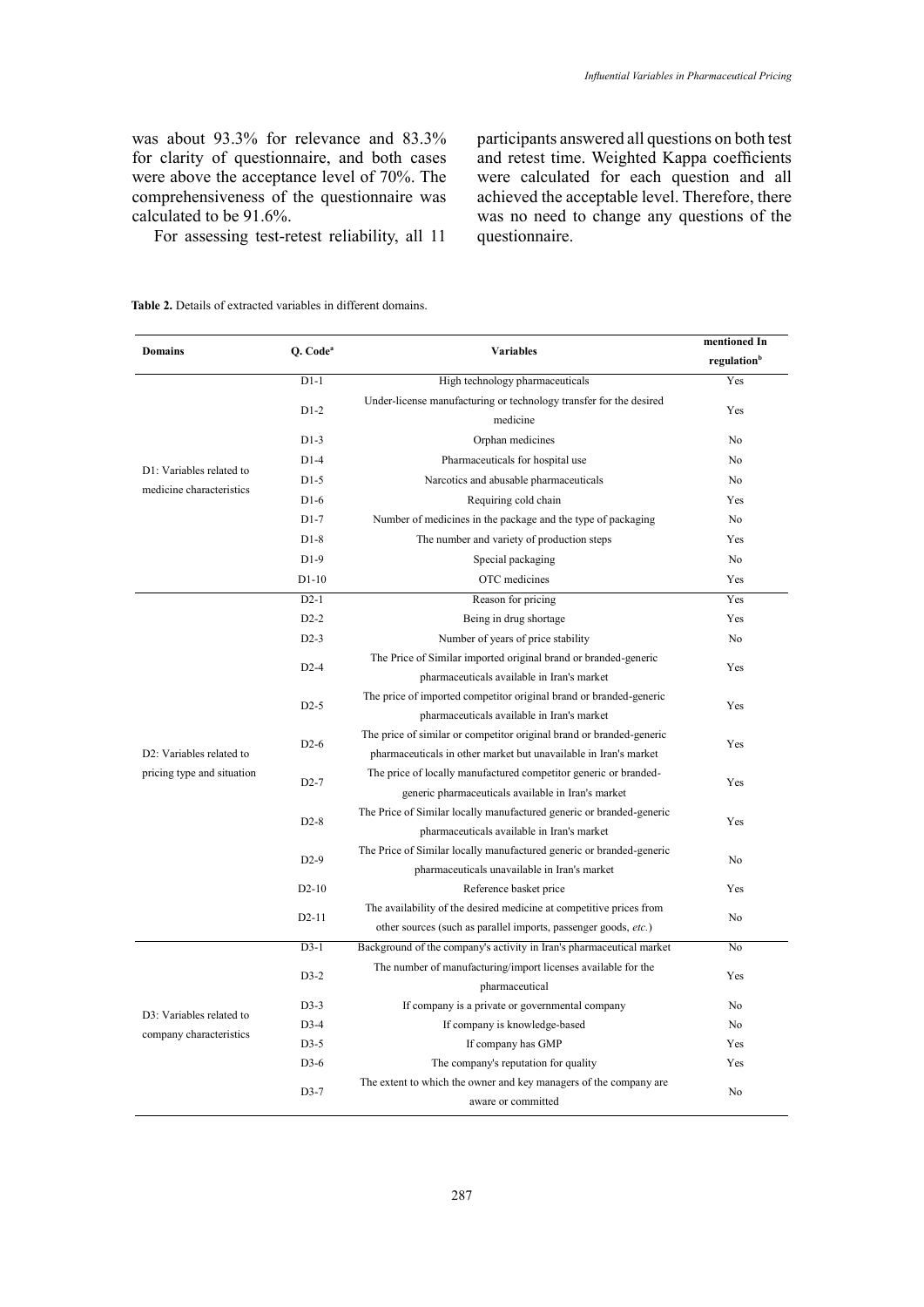## **Table 2.** Continued.

| <b>Domains</b>                 | Q. Code <sup>a</sup><br><b>Variables</b> |                                                                                              | mentioned In            |
|--------------------------------|------------------------------------------|----------------------------------------------------------------------------------------------|-------------------------|
|                                |                                          |                                                                                              | regulation <sup>b</sup> |
|                                | $D4-1$                                   | The way of presenting a pharmaceutical pricing file by a pricing expert                      | No                      |
|                                | $D4-2$                                   | Conflict of interest of members of the commission                                            | No                      |
|                                | $D4-3$                                   | Personal tastes and subjective preferences of members of the<br>commission                   | No                      |
|                                | $D4-4$                                   | Pharmaceutical knowledge of the people present in the commission                             | No                      |
| D4: Variables related to       | $D4-5$                                   | Time of presenting a pharmaceutical pricing file in the commission                           | No                      |
| conflict of interest, personal | $D4-6$                                   | Being aware of the close presence of another domestic manufacturer                           | No                      |
| tastes and subjective          | D4-7                                     | Current political conditions of the country                                                  | No                      |
| preferences                    | $D4-8$                                   | Subjective or political priorities of the senior managers of the Ministry<br>of Health (MOH) | No                      |
|                                | D <sub>4</sub> -9                        | Physician's and some association's lobbying                                                  | No                      |
|                                | $D4-10$                                  | Presence of MOC representative in the commission                                             | No                      |
|                                | D <sub>4</sub> -11                       | Media controversy                                                                            | No                      |
|                                | $D5-1$                                   | Calculated price by the supplier company                                                     | Yes                     |
|                                | $D5-2$                                   | Calculated price by the pharmaceutical pricing office                                        | Yes                     |
|                                | $D5-3$                                   | The cost obtained from pharmacoeconomic studies                                              | Yes                     |
| D5: Cost-related variables     | $D5-4$                                   | Exchange rate and its fluctuations                                                           | Yes                     |
|                                | $D5-5$                                   | Customs duties                                                                               | Yes                     |
|                                | $D5-6$                                   | Financial costs of the company                                                               | Yes                     |
|                                | $D6-1$                                   | Medicine subsidy                                                                             | No                      |
|                                | $D6-2$                                   | Insurance coverage                                                                           | No                      |
|                                | $D6-3$                                   | Percentage of insurance coverage in outpatient and inpatient care                            | No                      |
| D6: Variables related to the   | $D6-4$                                   | The amount of insurance coverage of the target consumer community                            | No                      |
| health system and payment      | $D6-5$                                   | Possibility of being prescribed by a specialist or a general practitioner                    | No                      |
|                                | D6-6                                     | The existence of complementary health insurance in Iran                                      | No                      |
|                                | D <sub>6</sub> -7                        | The possibility of a counterfeit type for pharmaceutical or smuggling                        | No                      |
|                                | $D7-1$                                   | Gross Domestic Product (GDP) of Iran                                                         | No                      |
|                                | $D7-2$                                   | Healthcare expenditure as a share of GDP                                                     | No                      |
|                                | $D7-3$                                   | Pharmaceutical expenditure as a share of health expenditure                                  | No                      |
|                                | $D7-4$                                   | Income status of target consumer community                                                   | No                      |
| D7: Variables related to       | $D7-5$                                   | Market volume and number of target consumers (patients)                                      | No                      |
| economic indicators and        | $D7-6$                                   | Total market value                                                                           | No                      |
| market                         | $D7-7$                                   | Existence of markets for pharmaceutical export                                               | No                      |
|                                | D7-8                                     | Medicine production in the neighboring countries                                             | No                      |
|                                | D7-9                                     | General inflation Rate (official Rate)                                                       | Yes                     |
|                                | D7-10                                    | Being aware of supplier discounts in many other pharmaceuticals                              | No                      |
|                                | D7-11                                    | supplier company Advertisement before entering the market                                    | No                      |
|                                | D8-1                                     | Main original brand being still patented                                                     | No                      |
| D8: Variables Related to       | D8-2                                     | Being Close to the original brand patent expiration date                                     | Yes                     |
| <b>International Treaties</b>  | D8-3                                     | If the medicine included in international conventions and treaties                           | No                      |

<sup>b</sup>variables which are mentioned in the last ph a Q. Code: Question Code based on Domain Code. b variables which are mentioned in the last pharmaceutical pricing regulation issued by issued. c N/A: Not Applicable.

byzr. bot approache.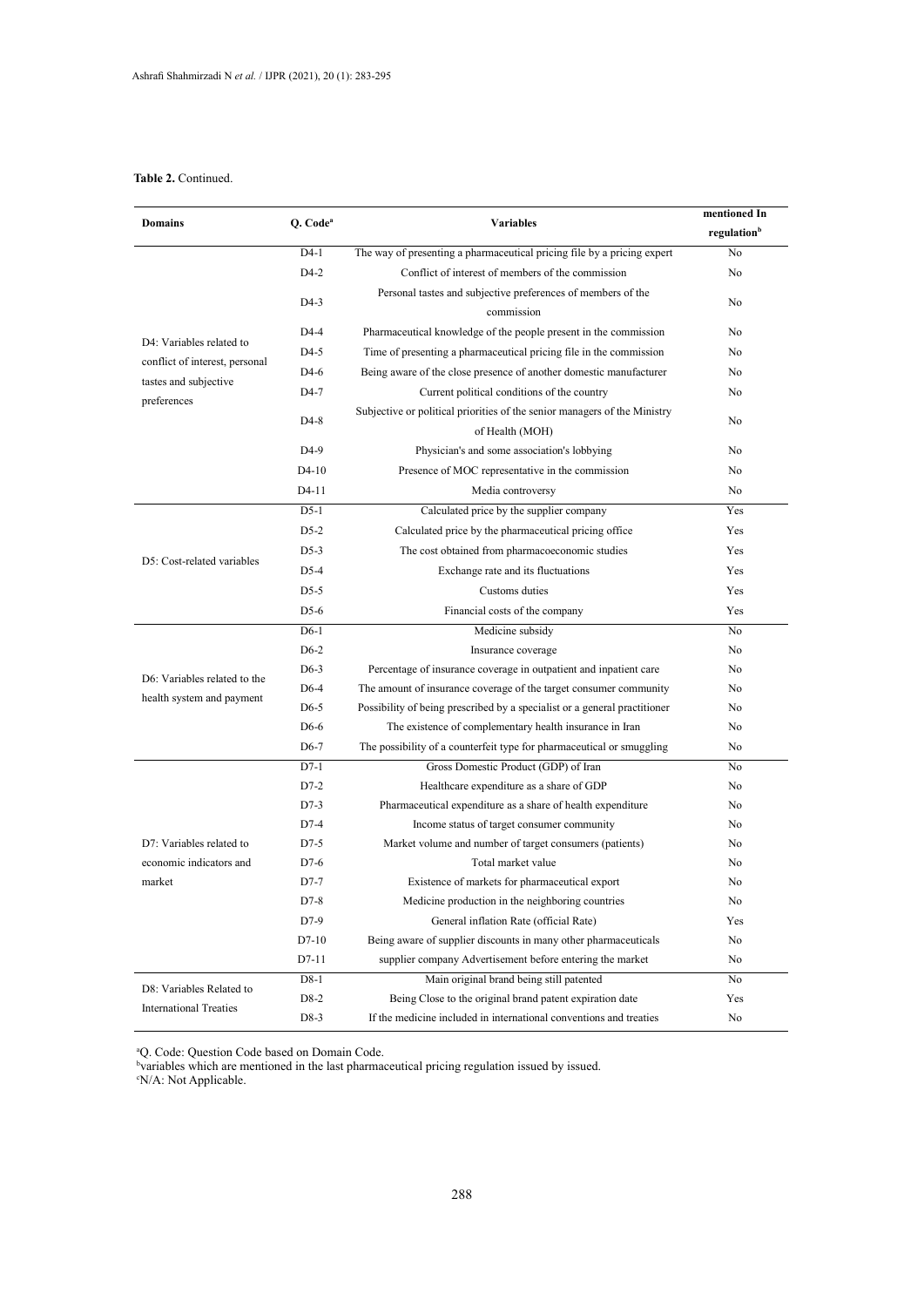Cronbach's alpha was calculated for the total instrument. This coefficient was equal to 0.873, so it exceeded the acceptable level. Therefore, it concluded that the questionnaire had acceptable internal consistency and all questions were worthy of being remained in the questionnaire.

# *Step 3: Collecting answers to the questionnaire by pharmaceutical Experts*

Among 59 experts selected for this study, 46 experts finally responded to the questionnaire. Thus, the response rate was equal to 78%. The number of participants in each study group is shown in Table 3.

According to the analyzing method for Likert scale-based surveys, "Mode" and "Range" were calculated for raw data of two groups of study participants (Group A and B) separately so that a comparison can be made between these groups.

Regarding the "range", as a measure of dispersion in discrete variables, it can be seen that the answers are at most two levels apart. This does not provide us with so much information, because these two levels can be attributed to the difference between the scores 1 or 5 with 3, or whether the difference between 4 and 2.

In order to determine the variables with the greatest effect on pricing LMPs from Group A and Group B viewpoints, variables were ranked based on the number (%) of people who responded 4 and 5 (High effect and very high effect), in each group A and B.

Accordingly, the variables determined to have the highest effect (4 and 5) on LMPs pricing from the viewpoint of more than 50% of participants in Group A and B, are presented in Table 4. We can see from the viewpoint of Group A, there are 26 variables, and from the groups A and B.

viewpoint of Group B, there are 28 variables, which more than 50% of experts in each group identified them as the most influential variables (4 or 5) in LMPs pricing. Sixteen variables were found to be common between these two groups, as shown by "AB" in the "Groups viewpoint" column of Table 4. Group A and B pointed to 10 and 12 other variables, respectively, which have been considered as the areas of disagreement and shown by letter "A" and letter "B", respectively, in "Groups viewpoint" column of Table 4. The percentage of those who gave these variables 4 and 5 scores in the opposing groups was less than 50%. It means that less than 50% in the opposing group considered these variables important in the pricing procedure of LMPs.

The Mann-Whitney U test was performed to determine whether the differences between responses of these two groups were statistically significant. Regarding variables influencing LMPs pricing, in 17 out of 66 questions, there were statistically significant differences between the two groups, and there was no statistically significant difference in the remaining variables.

As can be seen in Table 4, all variables which were found to be different from the viewpoint of group A and B in primary analysis using "Mode", showed a significant difference using the Mann-Whitney U test, except 5 variables with the code of D2-9, D4-4, D4-6, D4-11, and D7-8. The p-value of these variables is underlined in Table 4. The direction of the differences can be obtained from the "Groups viewpoint" Column. It can also be concluded that those variables with the code of D2-9, D4-4, D4-6, D4-11, and D7-8 are among the common variables between

| <b>Table 3.</b> The number of participants in the study in a different group. |  |  |
|-------------------------------------------------------------------------------|--|--|
|                                                                               |  |  |

| <b>Groups</b>               | Participants in the study                                                                    | No. |
|-----------------------------|----------------------------------------------------------------------------------------------|-----|
| Experts who were once       | Experts who were a member of IFDA pricing commission at the time of the study                |     |
| members of the Commission   | Experts who were a member of IFDA pricing commission, sometime during their working          | 11  |
| (A)                         | period, but not at the time of the study                                                     |     |
|                             | Experts who have experience in both fields of the pharmaceutical industry and pharmaceutical |     |
| Experts who have never been | importing company management                                                                 |     |
| members of the Commission   |                                                                                              |     |
| (B)                         | Experts who have only experience in pharmaceutical industry management.                      | 19  |
|                             |                                                                                              |     |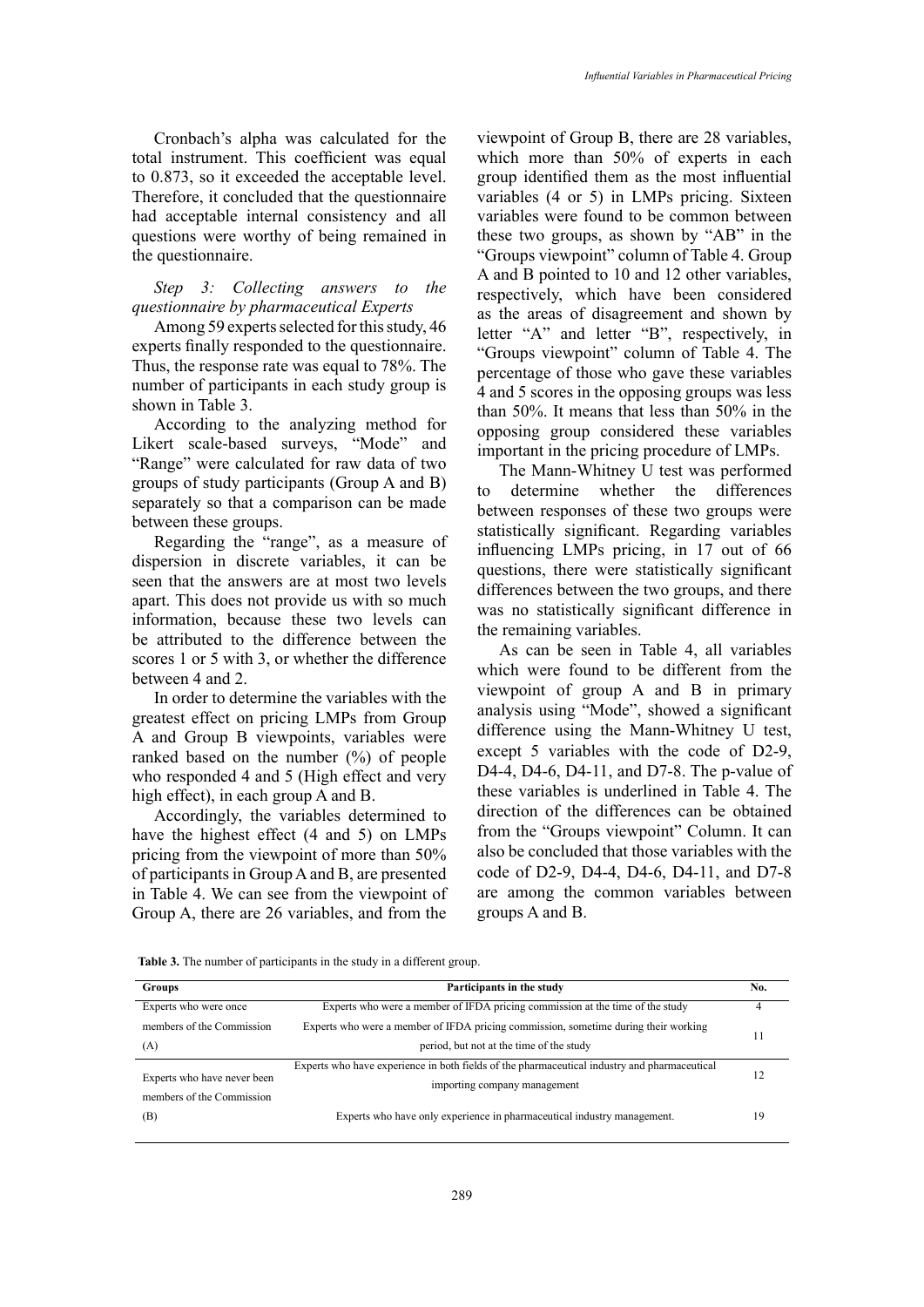| <b>Variables</b> |                                                                         | Groups viewpoint | Asymp. Sig.    |
|------------------|-------------------------------------------------------------------------|------------------|----------------|
| Q. Code          |                                                                         | (Based on Mode)  | $(2-tailed)^a$ |
| $D1-1$           | High technology pharmaceuticals                                         | $AB^b$           | 0.243          |
| $D1-2$           | Under-license manufacturing or technology transfer for the desired      | AB               | 0.423          |
|                  | medicine                                                                |                  |                |
| $D1-4$           | pharmaceuticals for hospital use                                        | AB               | 0.069          |
| $D1-10$          | OTC medicines                                                           | AB               | 0.839          |
| $D2-1$           | Reason for pricing                                                      | AB               | 0.060          |
| $D2-4$           | The Price of Similar imported original brand or branded-generic         | AB               | 0.061          |
|                  | pharmaceuticals available in Iran's market                              |                  |                |
| $D2-6$           | The price of similar or competitor original brand or branded-generic    | AB               | 0.127          |
|                  | pharmaceuticals in other market but unavailable in Iran's market        |                  |                |
| $D2-8$           | The Price of Similar locally manufactured generic or branded-generic    | AB               | 0.848          |
|                  | pharmaceuticals available in Iran's market                              |                  |                |
| $D3-2$           | The number of manufacturing/import licenses available for the           | AB               | 0.601          |
|                  | pharmaceutical                                                          |                  |                |
| D4-7             | Current political conditions of the country                             | AB               | 0.062          |
| D4-8             | Subjective or political priorities of the senior managers of the MOH    | AB               | 0.674          |
| $D5-1$           | calculated price by the supplier company                                | AB               | 0.225          |
| $D5-2$           | calculated price by the pharmaceutical pricing office                   | AB               | 0.937          |
| $D6-1$           | medicine subsidy                                                        | AB               | 0.361          |
| $D6-2$           | Insurance coverage                                                      | AB               | 0.635          |
| D7-5             | Market volume and number of target consumers (patients)                 | AB               | 0.639          |
| $D1-3$           | Orphan medicines                                                        | $A^c$            | 0.002          |
| $D1-8$           | The number and variety of production steps                              | A                | 0.043          |
| $D2-2$           | Being in drug shortage                                                  | A                | 0.033          |
| $D2-3$           | Number of years of price stability                                      | A                | 0.008          |
| $D2-10$          | Reference basket price                                                  | A                | 0.041          |
| $D5-3$           | The cost obtained from Pharmacoeconomic studies                         | A                | 0.028          |
| D5-4             | Exchange rate and its fluctuations                                      | A                | 0.029          |
| $D5-5$           | Customs duties                                                          | A                | 0.048          |
| $D5-6$           | Financial costs of the company                                          | A                | 0.032          |
| D7-9             | General inflation Rate (official Rate)                                  | A                | 0.038          |
| $D2-9$           | The Price of Similar locally manufactured generic or branded-generic    | B <sup>d</sup>   | 0.100          |
|                  | pharmaceuticals unavailable in Iran's market                            |                  |                |
| $D4-1$           | The way of presenting a pharmaceutical pricing file by a pricing expert | B                | 0.045          |
| $D4-2$           | Conflict of interest of members of the commission                       | B                | 0.029          |
|                  | Personal tastes and subjective preferences of members of the            | B                | 0.033          |
| D4-3             | commission                                                              |                  |                |
| D4-4             | Pharmaceutical knowledge of the people present in the commission        | B                | 0.426          |
| D4-5             | Time of presenting a drug pricing file in the commission                | B                | 0.000          |
| D4-6             | Being aware of the close presence of another domestic manufacturer      | B                | 0.149          |
| D4-9             | Physician's and some association's lobbying                             | B                | 0.011          |
| $D4-10$          | presence of MOC Representative in Commission                            | B                | 0.037          |
| D4-11            | Media controversy                                                       | B                | 0.089          |
| D7-8             | Medicine production in the neighboring countries                        | B                | 0.546          |
| D7-11            | supplier company Advertisement before entering the market               | B                | 0.048          |

**Table 4.** Variables that, from the viewpoint of more than 50% of Group A and B, have had the highest effect (4 and 5) on LMPs pricing.

<sup>a</sup>asymptotic significance, 2-tailed, *p*-value associated with the Mann-Whitney U test. (alpha error is set at 5%).

 $b$ Common variables that more than 50% of experts in both groups identify them as the most influential variables in pricing procedure, b based on "Mode". common variables than 50% of experiments in both groups in both groups influential variables in pricing procedure, based on pricing procedure, based on pricing procedure, based on pricing procedure, based on pricing proced

"Mode". c Based on "Mode", more than 50% of experts in group A identify these variables as the most influential variables in pricing procedure. d Based on "Mode", more than 50% of experts in group B identify these variables as the most influential variables in pricing procedure.

According to these data analysis, variables including being an orphan medicine, the number and variety of production steps, being in a drug shortage situation, number of years of price stability, reference basket price, the cost obtained from Pharmacoeconomic studies,

exchange rate and its fluctuations, customs duties, financial costs of the company, and general inflation rate (official rate) are among the effective variables in pricing procedure from the viewpoint of Group A experts (the Commission Members). On the contrary,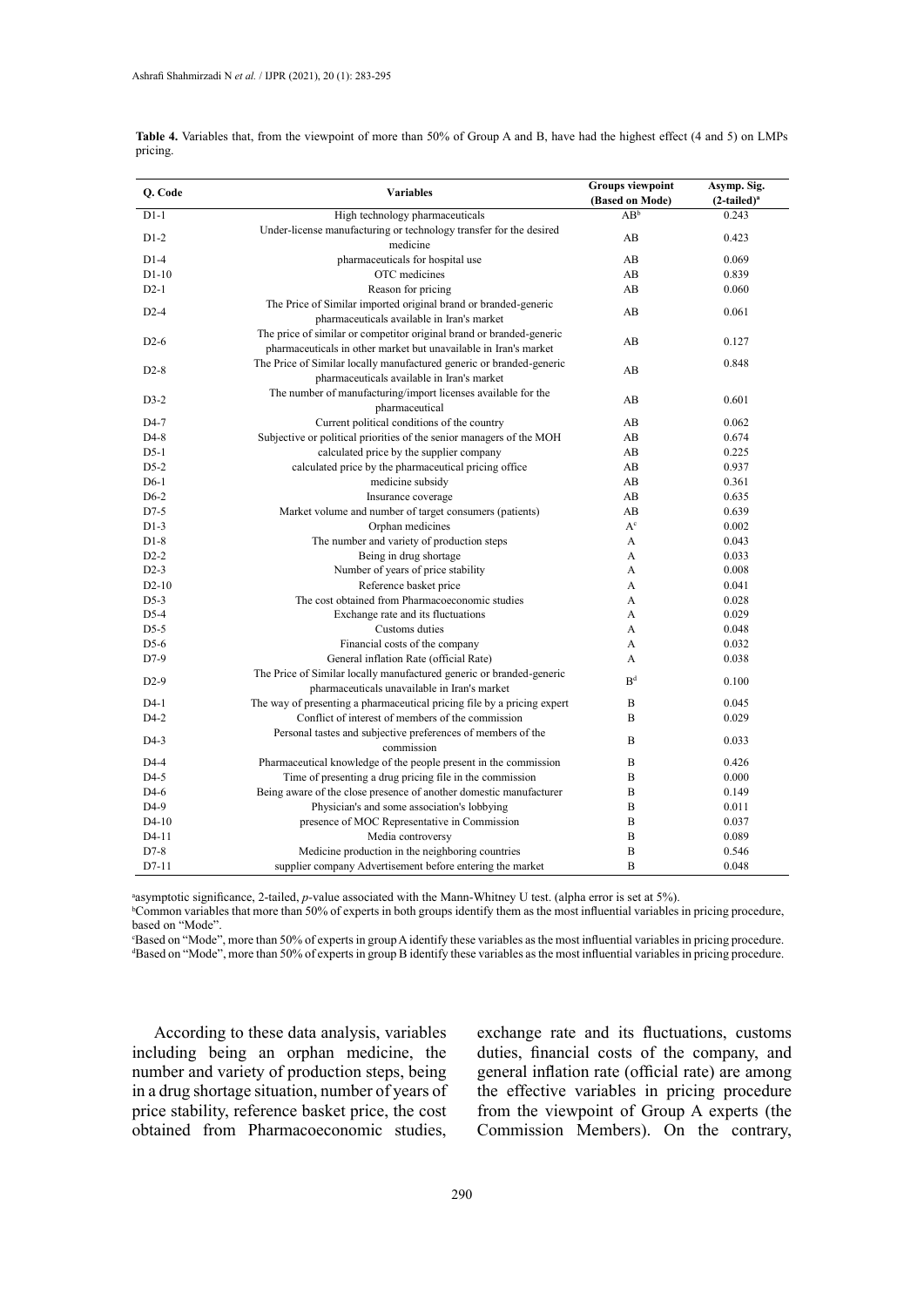Group B experts believe that the Commission Members place very little importance on these variables when setting a price.

On the other hand, Group B experts believe that variables like the way of presenting a pharmaceutical pricing file by a pricing expert, conflict of interest of members of the commission, personal tastes and subjective preferences of members of the commission, time of presenting a drug pricing file in the commission, physician's and some association's lobbying, presence of MOC representative in the commission, and supplier company advertisement before entering the market are among the most effective variables in pricing procedure in the commission. As can be seen, almost all of these variables are categorized in "conflict of interest, personal tastes and subjective preferences" domain.

### **Discussion**

The main objective of this study was to identify influential variables officially or unofficially influencing the pharmaceuticals pricing in Iran and also clarifying the degree of importance of each variable from the viewpoints of two groups: owners of pricing procedure (the Commission members), and other stakeholders in the pharmaceutical sector.

Based on the last IFDA pharmaceutical pricing regulation issued in February 2018, It can be said that less than 25 variables out of 66 extracted variables have been mentioned in this regulation to some degree. Therefore, it seems that the commission members (the owners of this procedure) acknowledge that variables beyond the variables mentioned in the various IFDA regulations can be influential in the pricing procedure. This can endorse the lack of clarity of pricing procedure and nonbinding to regulations, so the pharmaceutical sector stakeholders cannot predict the output of the commission. However, in its latest Guideline on Country Pharmaceutical Pricing Policies issued in 2015, WHO has clearly stated that policies, procedures, and decisions in the pharmaceutical pricing sectors should be completely transparent, and pricing policies should have a suitable legislative framework and appropriate administrative structure (9).

Regarding many of these variables, although they are not explicitly mentioned in pharmaceutical pricing regulations, their existence is understandable to some extent due to their rational effect on pricing policies. Various reasons can be noted regarding these variables. Perhaps, it is attributed to the fact that each of these variables may only influence on the pricing of some limited pharmaceuticals, so that for some of these variables, there may be only one or two examples. This idea is partly confirmed due to the low importance of these variables in the rest of the study. However, extracting a series of variables related to "conflict of interest" among others can be controversial. Certainly, these variables cannot be denied because these are expressed by people who have had the Commission membership history.

In addition, we found discrepancies between the viewpoints of the procedure owners (Group A) and the procedure stakeholders (Group B) regarding the effect of different variables on the pharmaceutical pricing procedure which can be more challenging. Two methods were used to investigate these discrepancies: using "mode" as a measure of central tendency and using the Mann-Whitney U test. Obviously, the use of the statistical test is of more value for finding significant differences between the two groups, but the tables obtained by the use of "mode" can help in determining the direction of these differences.

The variables classified in the domain of "conflict of interest, personal tastes and subjective preferences" were found as the main difference between these two groups. Based on the information obtained from "mode", it can be concluded that, for six variables of this domain with a significant disagreement between the two groups, Group B outlined them as variables with great effect on the pharmaceutical pricing, while group A placed less importance on them. Therefore, from the viewpoint of Group B, it seems that the commission itself is the source of conflict of interest and the owners of the pricing procedure themselves are some kind of stakeholders who decide on a case-bycase basis rather than policymaking at the commission. The lack of robust laws and rules with respect to managing conflict of interest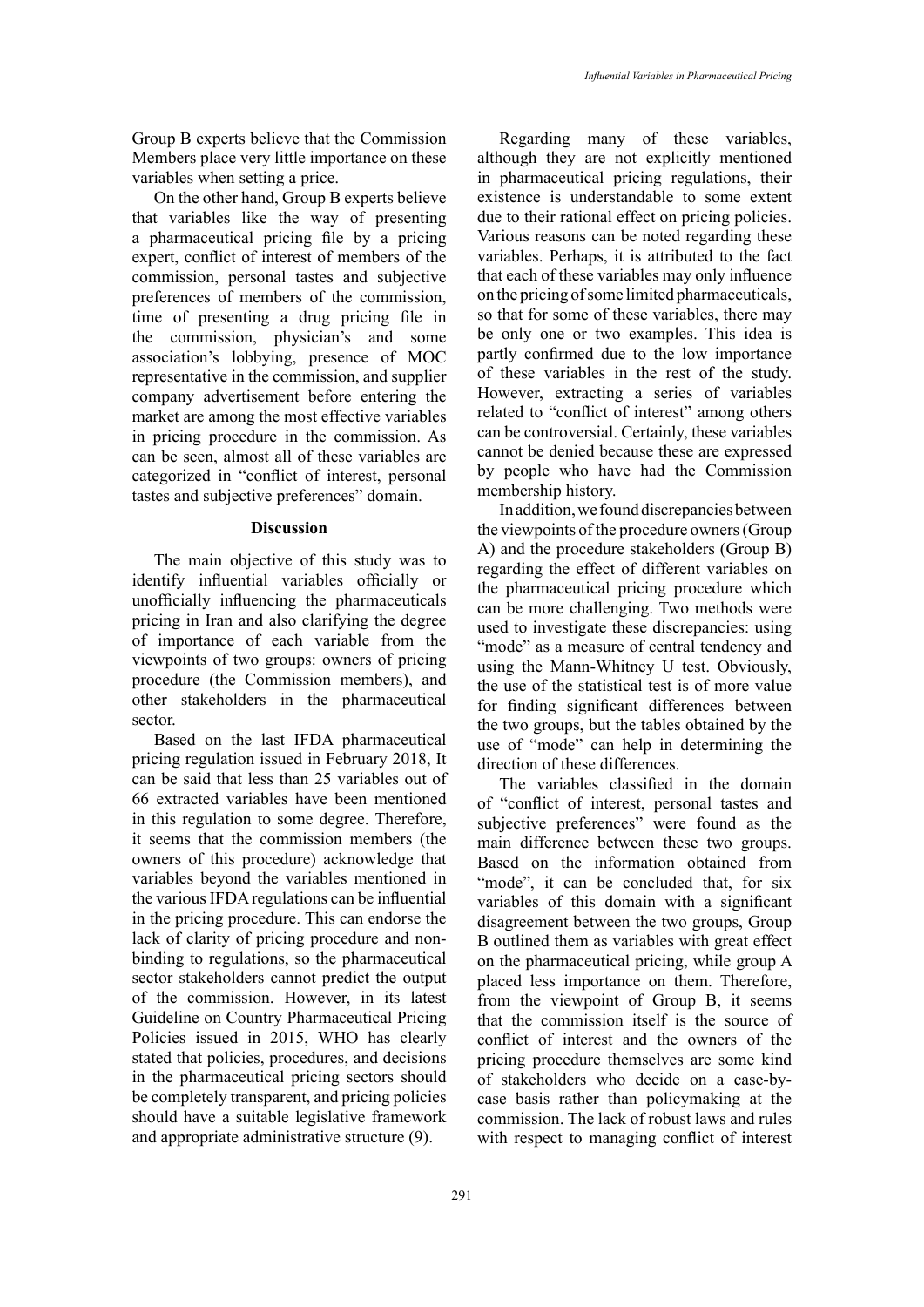in the Iran MOH is considered as one of the reasons. Iran is among the countries that participated in the WHO Good Governance for Medicines (GGM) program. According to some senior experts idea from the IFDA who have participated in this project, the GGM report of Iran also highlights the challenge of conflict between individuals and structural benefits and the management of these conflicts. This report has never been published by the Iran MOH (27). Conflict of interest is not taken into account as an act of corruption but provides a high potential for corruption. This is clearly stated in the Organization for Economic Co-operation and Development (OECD) Guidelines for Managing Conflict of Interest (27-29). A phenomenon called "Revolving Doors" is regarded as one of the causes of the conflict of interest in the IFDA. This phenomenon is the shift of professionals from the public sector to the private sector and vice versa. This phenomenon can lead to a conflict of interest and the possibility of corruption (30). This phenomenon has been clearly seen among the top managers of IFDA for many years. There are no clear rules for combating this phenomenon in IFDA, while in many countries, mandatory waiting periods are set for these individuals, which are also referred to as "Cooling-off Period" in order to cope with this phenomenon (31).

The way and time of presenting a pharmaceutical pricing file by the pricing expert at the commission can also be linked to the degree of conflict of interest of the pricing expert (32). The time of presenting a pharmaceutical pricing file in the commission is another challenging variable. If the time of pricing a special pharmaceutical is at the beginning or at the end of a Commission meeting, this can be effective on the final price result. This could be due to the lack of a clear procedure and internal rules and agenda for conducting the Commission meeting, so that at the beginning of the Commission meeting, there would be more time to review the medicine pricing files, while at the end of the meeting, due to the lack of time, many files are only briefly reviewed.

Physicians and some associations lobbying are also among the variables with significant differences between groups A and B. Group B considered this variable more important. In many studies, lobbying has been implicated as a variable in decision making and policymaking, especially in healthcare resource allocation (33-35). The Commission members consider lobbying to be ineffective in pricing procedure, maybe because accepting lobbying can also partly reflect their conflict of interest.

The presence of a MOC representative at the commission can be effective, as expressed from the viewpoint of Group B. The main role of this person is creating a balance between the supply side (manufacturing and importing companies) and the demand side (consumer/ patient). Although there is no solid evidence, according to the commission members' opinion who were interviewed in the qualitative study, this representative often comments in favor of price reduction at the expense of the supplier. Because at most commission meetings, they oppose the price increase, therefore, they can play an effective role in pharmaceuticals pricing.

The disagreements regarding the orphan medicines pricing may be due to the fact that, although these pharmaceuticals are marked in the official NDL of Iran, they have not been mentioned in the last pharmaceutical pricing regulation issued by IFDA (10). Furthermore, there are no separate rules regarding other IFDA regulations, including registration of these pharmaceuticals. Therefore, from the viewpoint of Group B, there is no difference between orphan medicines pricing procedure and other pharmaceuticals. In many countries, there are certain rules and regulations for supporting orphan medicines suppliers, which have been applied for many years (36). The United States was the first country passed the Orphan Drug Act in 1983. some other countries have followed this program are Japan (1993), Singapore (1997), Australia (1998) and the EU (2000) (37, 38).

Unlike Group B, from the viewpoint of Group A, the price obtained from the pharmacoeconomic studies is effective on the final price approved by the commission. Currently, the pharmacoeconomic study is being conducted by the Pharmacoeconomic Committee in IFDA at the time of the pharmaceutical entry into the NDL of Iran.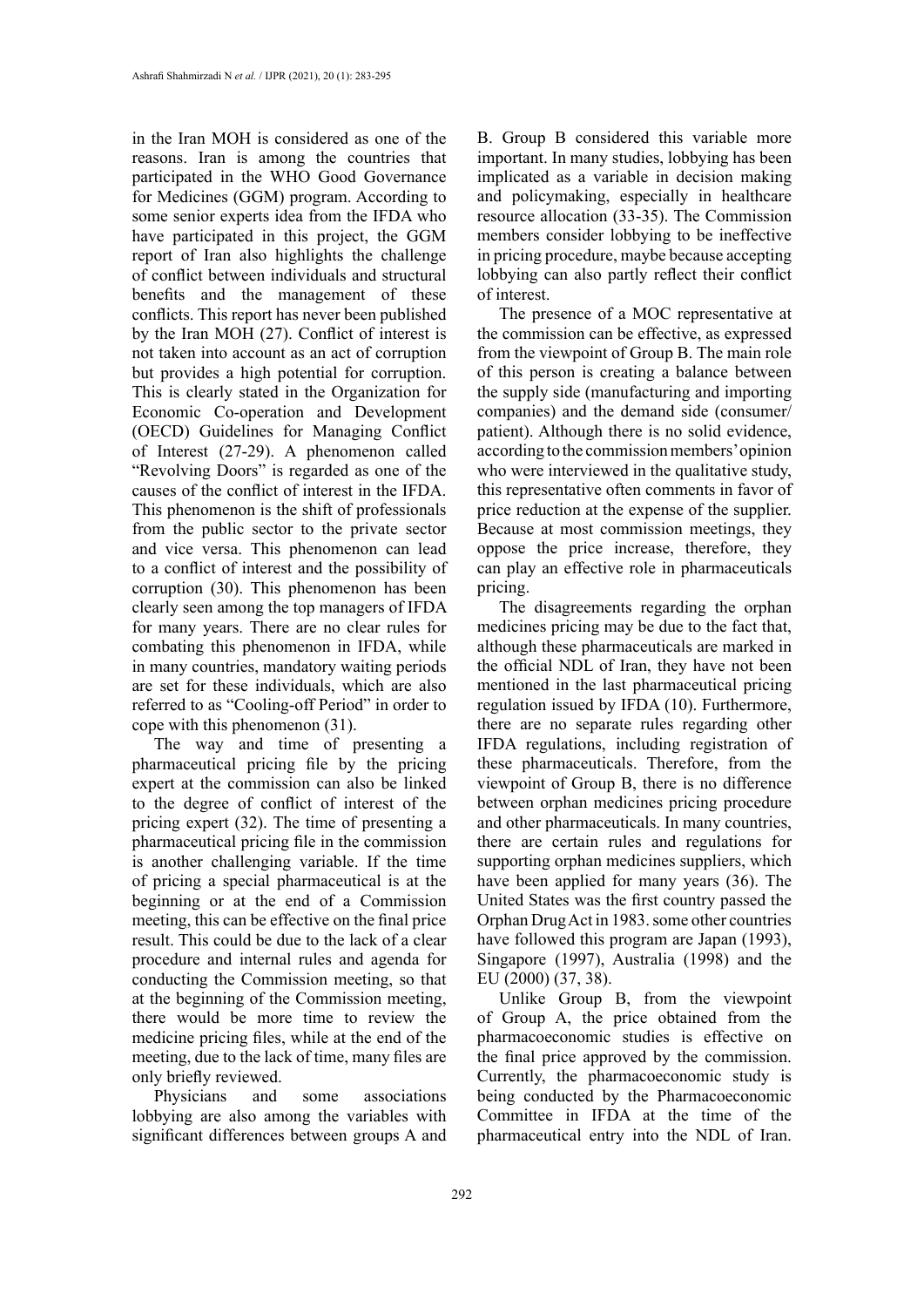As stated in the recent pharmaceutical pricing regulation issued by IFDA, the price determined by this committee is a basis for pricing in the commission. This controversy can be due to the fact that, this regulation has recently been announced officially, and therefore, people of Group B considered a low effect of this variable on the final pricing at the time of the study (5).

Some variables including the number and variety of production steps, pricing in a drug shortage situation, the number of years of price stability, the reference basket price effect on LMPs, exchange rates and fluctuations, customs duties, financial costs of the company and general inflation rate, are variables which were somewhat considered to be effective in approving the final price by Group A. Although these variables may also be reasonably effective in the pricing procedure from the viewpoint of Group B, given to their understanding of the Commission outcomes, they believe that the Commission members do not pay much attention to these variables practically.

#### **Conclusion**

Apart from the problems in the commission structure and the pricing procedure in IFDA, it seems that lack of transparency, non-binding to regulations, and lack of a sound framework avoiding the conflict of interest may be considered the bigger problems. As such, the output of the commission is not predictable for its beneficiaries. This is also evident in other procedures in the IFDA. In an editorial paper carried out by Cheraghali, it has been said that in addition to IFDA's efforts to clarify its policies and procedures, the lack of consistency and commitment to these policies and regulations is the substantial weakness of the IFDA. Therefore, the decision-making would be performed on a "case-by-case" basis and the pharmaceutical companies would receive different answers for the same requests, especially from the pharmaceutical pricing commission (2).

Such "case-by-case" decisions may have some disadvantages; for example, since this decision is more based on expert discussions, the knowledge of the Commission members

can be effective in the final decision, and the lack of knowledge can lead to a reduction or increase in the final price and ultimately injustice in the commission's output (29).

Perhaps one way for clarifying and balancing the commission's decisions is changing the current arrangement of the commission and considering the presence of representatives from the High Council of Insurance, the Union of Iranian Drug Importers, the Raw Materials Syndicate, and the Iranian Human Pharmaceutical Industry Owners Syndicate. In order to avoid conflict of interest, especially for guild representatives, the commission should formulate policies and develop more comprehensive regulations for the pricing procedure rather than taking case decisions on the pricing of each pharmaceutical.

## **Acknowledgments**

This research was part of a Ph.D. thesis in the field of pharmacoeconomics and pharmaceutical administration at the School of Pharmacy and did not receive any specific grant from funding agencies in the public, commercial, or not-for-profit sectors. The authors declare that they have no competing interests. The authors wish to thank the participants for their valuable time and Dr. Majid Davari, Dr. Shekoufeh Nikfar, Dr. Fatemeh Soleimani, and Dr. Abdolmajid Cheraghali for their comments on the questionnaire.

#### **References**

- (1) The World Bank. Islamic Republic of Iran Overview. [Accessed Aug 2, 2019]. Available from: URL: http:// www.worldbank.org/en/country/iran/overview.
- (2) Cheraghali AM. Trends in Iran pharmaceutical market. *Iran. J. Pharm. Res.* (2017) 1: 1-7.
- (3) Cheraghali AM. Current status of biopharmaceuticals in Iran's pharmaceutical market. *GaBI J.* (2017) 2: 26-9.
- (4) Zaboli P, Hashemi-Meshkini A, Varmaghani M, Gholami H, Vazirian I, Zekri HS, Eslamitabar S and Kebriaeezadeh A. Pharmaceutical laws and regulations in Iran: an overview. *J. Res. Pharm. Pract*. (2016) 5: 155-61.
- (5) Cheraghali AM. Pharmacoeconomics: An effective tool for prioritization in Iran healthcare system. *Iran. J. Pharm. Res.* (2008) 7: 89-91.
- (6) Cheraghali AM. Newly defined role of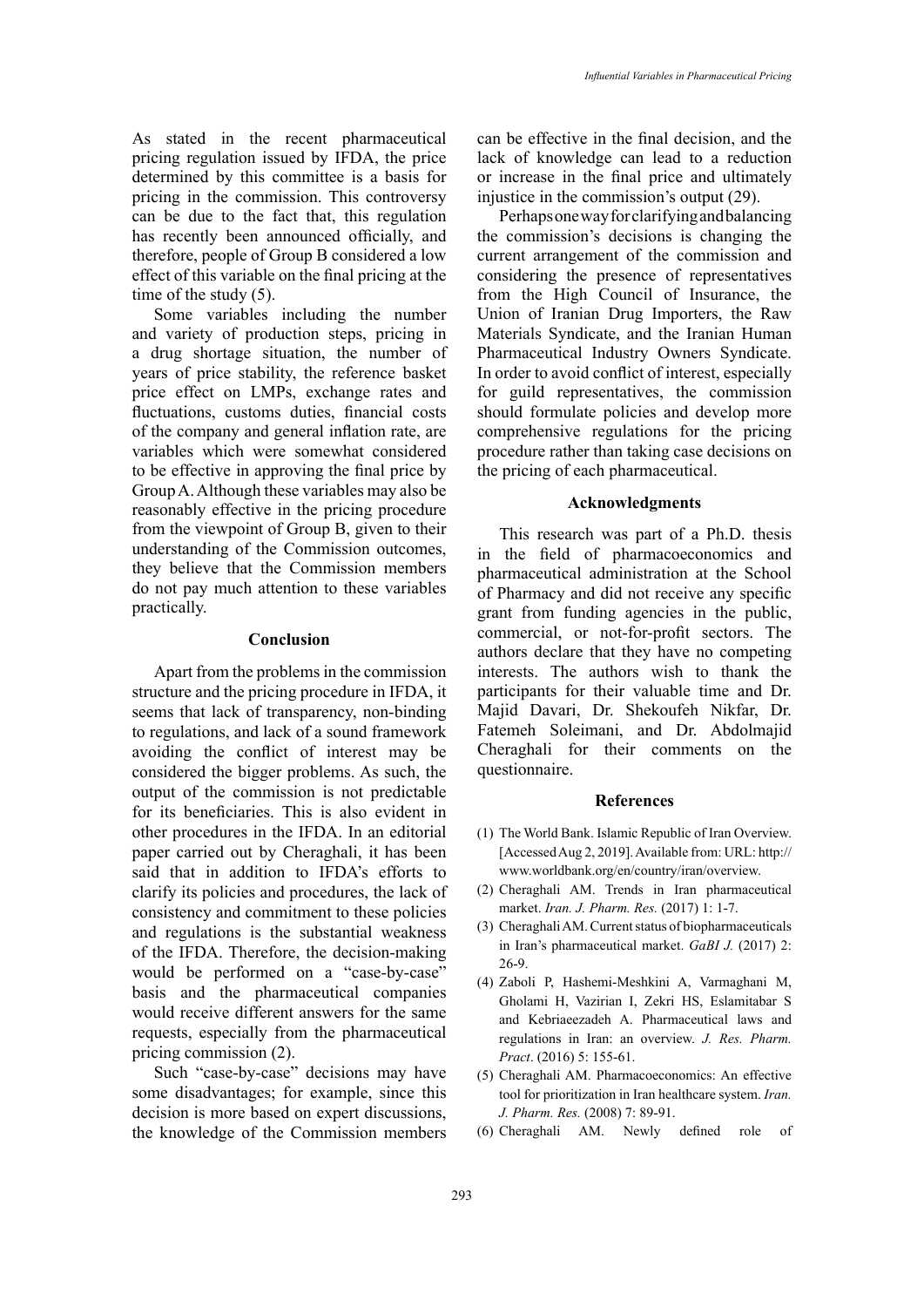pharmacoeconomics in Iran national medicine policy. *Shiraz E-Med. J.* (2016) 17: e35258.

- (7) Kebriaeezadeh A, Koopaei AN, Abdollahiasl A, Nikfar S and Mohamadi N. Trend analysis of the pharmaceutical market in Iran; 1997–2010; policy implications for developing countries. *DARU J. Pharm. Sci*. (2013) 21: 52.
- (8) WHO. Instruction on Drug Registration, Manufacture and Imports. [Accessed Aug 2, 2019]. Available from: URL: http://apps.who.int/medicinedocs/ documents/s17502en/s17502en.pdf.
- (9) WHO guideline on country pharmaceutical pricing policies, second edition. Geneva: World Health Organization (2020) Licence: CC BY-NC-SA 3.0 IGO.
- (10) Iran Food and Drug Administration Pharmaceutical Pricing Regulation (2018). [Accessed Aug 2, 2019]. Available from: URL: https://www.fda.gov.ir/.
- (11) Davari M, Walley T and Haycox A. Pharmaceutical policy and market in Iran: Past experiences and future challenges. *J. Pharm. Health Serv. Res.* (2011) 2: 4752.
- (12) Kallio H, Pietilä AM, Johnson M and Kangasniemi M. Systematic methodological review: developing a framework for a qualitative semi-structured interview guide. *J. Adv. Nurs.* (2016) 72: 2954-65.
- (13) Kuzel AJ. Sampling in qualitative inquiry. In: Crabtree BF and Miles MB. (Eds.) *Doing qualitative research*. 2nd ed. Thousan Oaks, CA: Sage. (1999) 33-45.
- (14) Gillham B. *Research Interview (Continuum Research Methods)*. London, Continuum (2000) 19- 44.
- (15) Krosnick Jon A and Fabrigar Leandre R. Designing Rating Scales for Effective Measurement in Surveys. In: Liberg L, Biemer P, Colllins M, de Leeuw E, Dippo C, Schwartz N and Trewin D. (Eds) *Survey Measurement and Process Quality*. John Wiley & Sons, Inc, New York (1997) 141-64.
- (16) Brinkman WP. Design of a Questionnaire Instrument*. Handbook of Mobile Technology Research Methods*. Nova Publisher. (2009) 31-57.
- (17) Hardesty DM and Bearden WO. The use of expert judges in scale development: Implications for improving face validity of measures of unobservable constructs. *J. Bus. Res.* (2004) 57: 98-107.
- (18) Lacasse Y, Godbout C and Sériès F. Health-related quality of life in obstructive sleep apnoea. *Eur. Respir. J.* (2002) 19: 499-503.
- (19) Polit DF, Beck CT and Owen SV. Is the CVI an acceptable indicator of content validity? appraisal and recommendations. *Res. Nurs. Health* (2007) 30: 459-67.
- (20) Yaghoubifard S, Rashidian A, Kebriaeezadeh A,

Majdzadeh R, Hosseini SA, Akbari Sari A and Salamzadeh J. Developing a conceptual framework and a tool for measuring access to, and use of, medicines at household level (HH-ATM tool). *Public Health* (2015) 129: 444-52.

- (21) Polit DF and Beck CT. The content validity index: Are you sure you know what's being reported? Critique and recommendations. *Res. Nurs. Health* (2006) 29: 489-97.
- (22) Lynn MR. Determination and quantification of content validity*. Nurs. Res.* (1986) 35: 382-5.
- (23) Cohen J. Weighted kappa: nominal scale agreement with provision for scaled disagreement or partial credit. *Psychol. Bull*. (1968) 70: 213-20.
- (24) Zumbo BD, Gadermann AM and Zeisser C. Ordinal versions of coefficients alpha and theta for Likert rating scales. *J. Mod. Appl. Stat. Meth.* (2007) 6: article 4: 20-9.
- (25) Gliem JA and Gliem RR. Calculating, interpreting, and reporting cronbach's alpha reliability coefficient for Likert-type scales. *Midwest Research-to-Practice Conference in Adult, Continuing, and Community Education*. Columbus, Ohio: Ohio State University. (2003) 82-8.
- (26) Clasen DL and Darmody TJ. Analyzing data measured by individual Likert-type items. *J. Agric. Educ.* (1994) 35: 31-5.
- (27) WHO. Evaluation of the Good Governance for Medicines Programme (2004-2012): Brief Summary of Findings (2013). [Accessed Aug 2, 2019]. Available from: URL: http://apps.who.int/ medicinedocs/en/m/abstract/Js20188en/.
- (28) OECD. Managing Conflict of Interest in the Public Sector, a Toolkit. OECD Publications, Paris, France (2005) 13-26.
- (29) OECD. Managing Conflict of Interest in the Public Service: OECD Guidelines and Country Experiences. OECD Publications, Paris, France (2003) 22-37.
- (30) Cerrillo-i-Martínez A. Beyond revolving doors: the prevention of conflicts of interests through regulation. *Public Integrity* (2016) 19: 357-73.
- (31) Maskell J. Post-employment, "Revolving door," laws for federal personnel. *Congress. Res. Serv.* (2014) 1-13.
- (32) Transparency International UK. Fixing the revolving door between government and business. *Trans. Inter. UK*. (2012) 2012: 1-8.
- (33) Angelis A, Kanavos P and Montibeller G. Resource allocation and priority setting in health care: A multicriteria decision analysis problem of value? *Glob. Policy* (2017) 8: 76-83.
- (34) Cookson R, Maynard A and McDaid D. Wrong SIGN, NICE mess: is national guidance distorting allocation of resources? *Br. Med. J.* (2001) 323: 743-5.